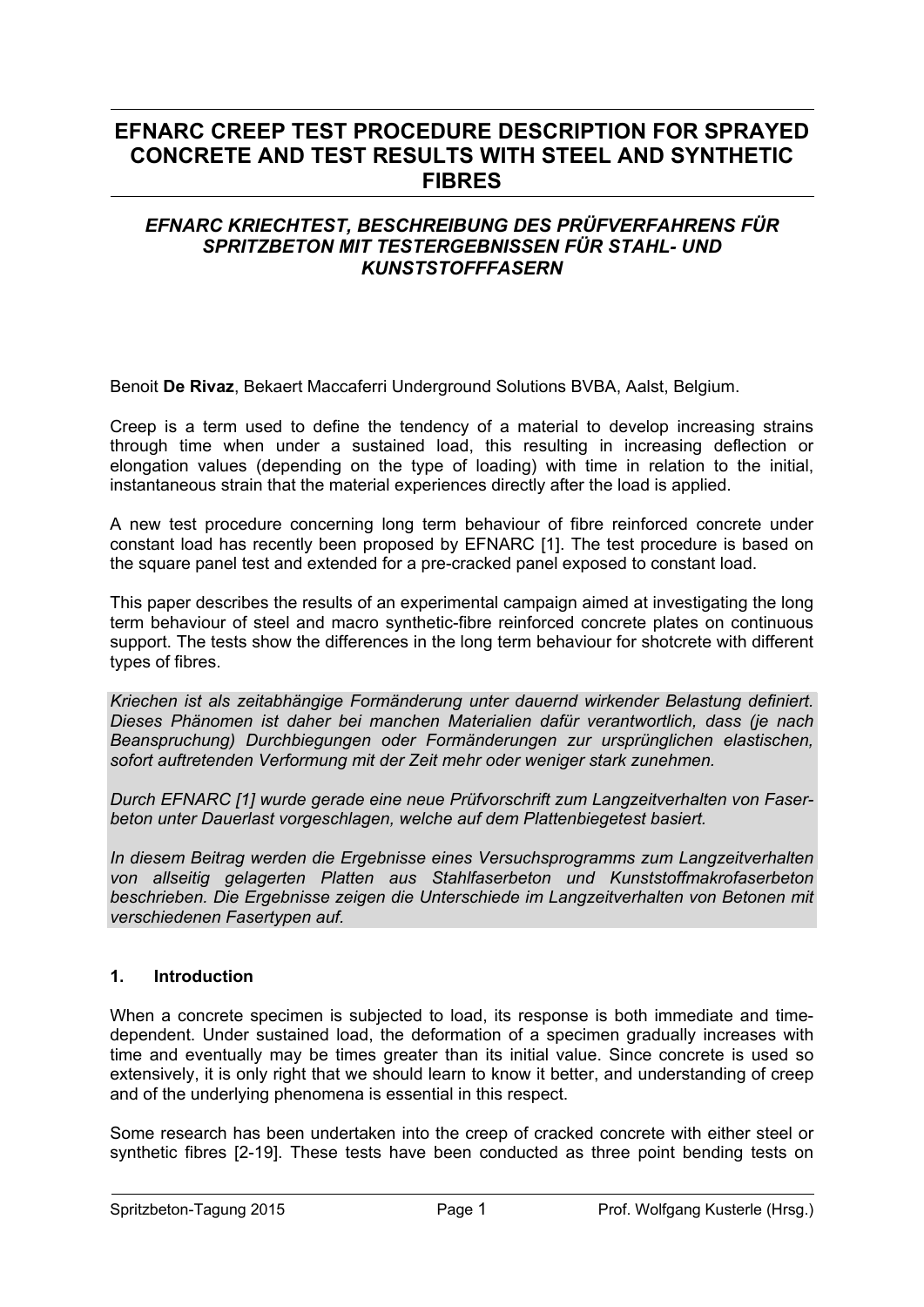notched beams (according to EN 14651), four point bending tests on notched beams (according to UNI standard), four point bending test on beams (according to Austrian guideline on shotcrete, Japanese standard JSCE-SF4) and bending test using centrally loaded round panel (according to ASTM Standard C1550). The tests are performed until a certain deflection of the specimen and after the occurrence of the corresponding cracks or crack mouth opening the specimen is kept under constant load. The test results are deformation versus time curves at constant loads and maximum load levels before creep rupture occurs.

Following remarks can be given:

- There is no standardized methodology to assess creep behaviour of concrete except ÖBV [21]
- Creep deformation has been found to be generally larger for cracked macro-synthetic fibre reinforced concrete (FRC) than for steel fibre reinforced concrete (SFRC)
- the creep investigation should focus on a better understanding of the behaviour of steel and macro-synthetic fibre

The test method described in this paper is based on EN 14488-5 [23]. For testing the FRC panel is placed on a rigid square support and centrally loaded with a rigid steel square block. This test is good for comparison of the behaviour of different fibres, but shows high friction at the support.

This paper will provide first test results for synthetic and steel fibre reinforced concretes under constant loads of up to 80 % of the initial force for achieving a deflection of the panels of 2 mm.

#### **2. General Remarks**

The behaviour of fibre reinforced concrete is more than a simple superposition of the characteristics of the concrete matrix and the fibres. In order to analyse the behaviour of this composite material, also the interaction between both has to be taken into account, i.e. the transfer of loads from the concrete matrix to the fibre system.

Therefore, for efficient load transfer, the following three conditions must be satisfied:

- Sufficient exchange surface (number, length, diameter of fibres)
- The nature of the fibre-matrix interface allows for proper load transfer
- The mechanical properties (Young's modulus, anchorage and tensile strength) of the fibre allow the forces to be absorbed without breaking or excessively elongating the fibre.

Different Materials show different creep behavior:

#### *Creep behaviour of steel:*

Steel does not exhibit creep behaviour under normal service conditions. "Steel fibres are suitable reinforcement material for concrete because they possess a thermal expansion coefficient equal to that of concrete, their Young's Modulus is at least 5 times higher than of concrete and creep of regular carbon steel fibres can only occur above 370°C" [24].

#### *Creep behaviour of polymeric materials:*

Most synthetic fibres are thermoplastic, which exhibit considerable creep due to sliding of the long chained molecules under external load.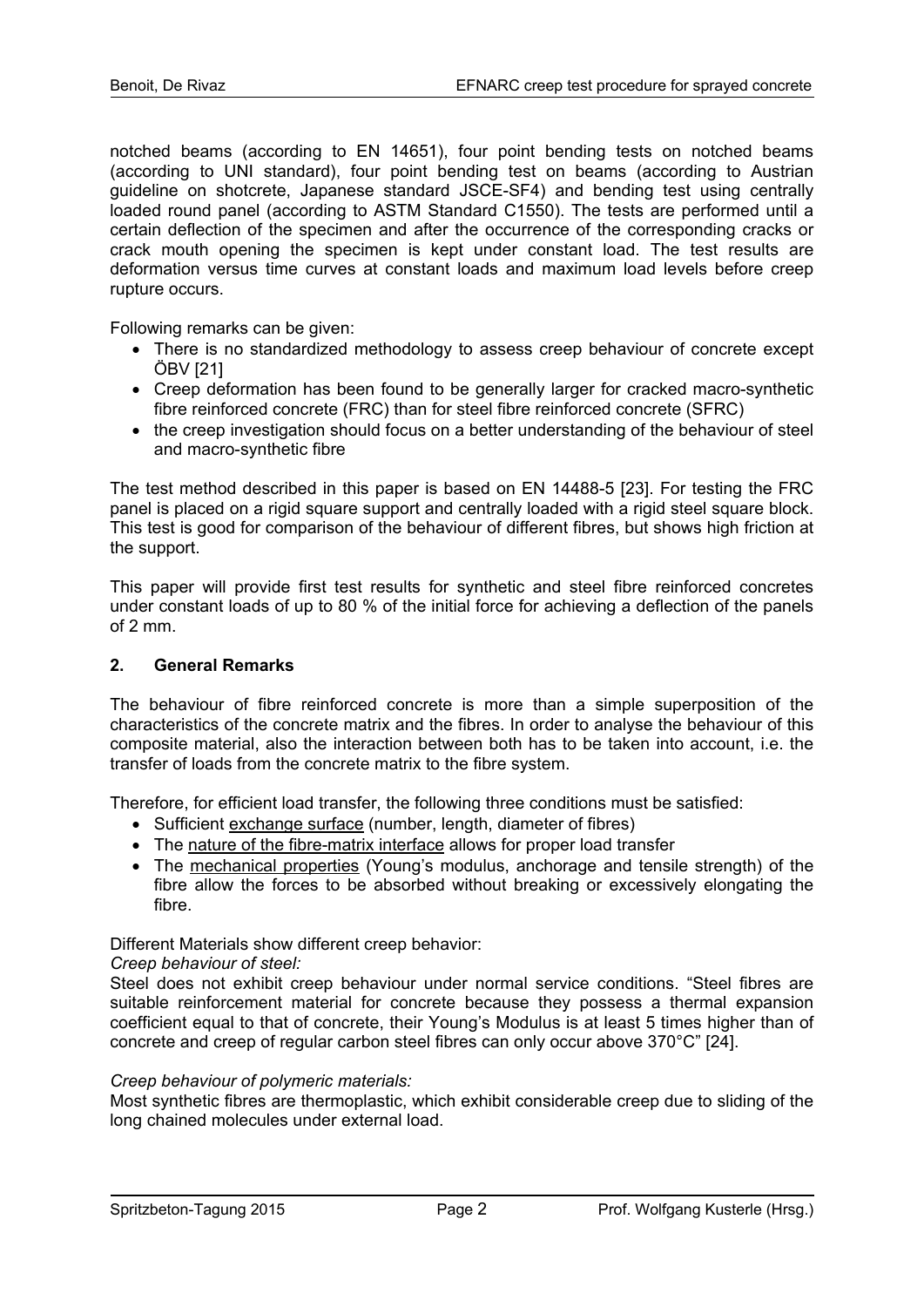The European standard EN 14487-1 mentions the different ways of specifying the ductility of fibre reinforced sprayed concrete in terms of residual strength and energy absorption capacity. It also mentions that both ways are not exactly comparable.

• **The energy absorption** value measured on a panel can be prescribed when - in case of rock bolting - emphasis is put on energy, which has to be absorbed during the deformation of the rock: especially useful for primary sprayed concrete linings [23].

This flexural – punching square slab test simulates very effectively the behaviour of a tunnel lining under rock pressure around an anchor bolt. This test procedure was part of the AFTES recommendation [25].

No material properties, such as post-crack strength values, can be determined from the square panel test on continuous support due to an irregular crack pattern. However this has never been the intention of this structural test method; this method serves to quantify and illustrate the ductile behaviour of a fibre reinforced sprayed concrete tunnel lining.

• **The residual strength** can be prescribed when the concrete characteristic is used in a structural design model. For the residual strength the new test method proposed by EFNARC is a three point bending test on square panel with notch [20] instead of the EN 14488-3 [22]. It would therefore seem interesting to study also in the future the behaviour of pre-cracked structures on square panel with notch in order to provide designers with additional data considering creep. Consideration of creep is part of the rational approach to satisfy some design criteria.

# **3. Test description**

#### 3.1 Purpose of the test procedure

The test method described here for the evaluation of creep behaviour is realized on a square panel specimen (figure 1). This test method has the following advantages for sprayed concrete:

- This test method on continuous support is simulating at a laboratory scale the structural behaviour of the system anchor bolt – sprayed concrete under flexural and shear load
- The geometry and dimensions of the specimen, as well as the spray method are as close as possible to that encountered in the real structure
- The dimensions of the test specimen will be acceptable for handling within a laboratory (no excessive weights or dimensions)
- The test will be compatible, as far as the experimental means permit, with use in a large number of normal equipped laboratories (no unnecessary sophistication)
- The panel could be sprayed on the job site

#### 3.2 Test procedure description

The test procedure contains 3 major steps:

Step 1

A fibre reinforced slab specimen is subjected to a load, under deflection control, through a rigid steel block positioned at the centre of the slab. The load-deflection curve is recorded and the test is continued until a specified deflection is achieved at the centre point of the slab.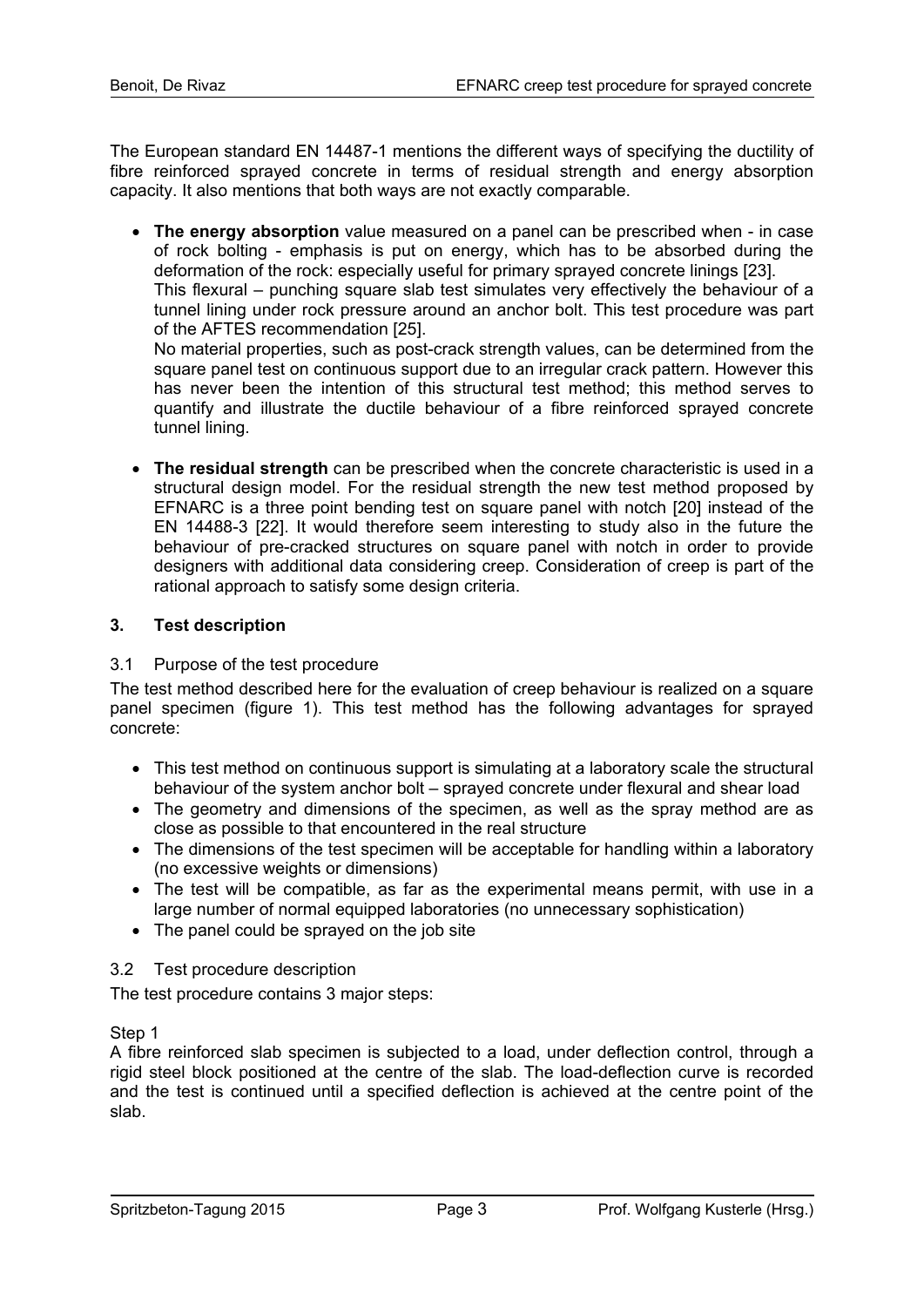- Square panels (600 mm x 600 mm x 100 mm) are either sprayed (according to EN 14488-1) or casted
- Static test is performed according to EN 14488-5 until a centre deflection of 2 mm (just after development of the cracks). This set-up and a typical crack pattern of the FRC after 2 mm deflection is shown in figure 2.



*Figure 1 & 2: Square panel test according to EN 14488-5 (left) and crack pattern after 2 mm deflection (right)* 

#### Step 2

The square panel is exposed to a constant load, which corresponds to a percentage of the load achieved at the end of the initial test phase. The deflection of the slab will be continuously monitored for determination of the creep speed (figure 3).

- The first load equals 40 % of the load at deflection of 2 mm
- The deflection due to creep should be measured during application of the load initially every second, afterwards every hour up to 1 day and finally every week



*Figure 3: Test set-up*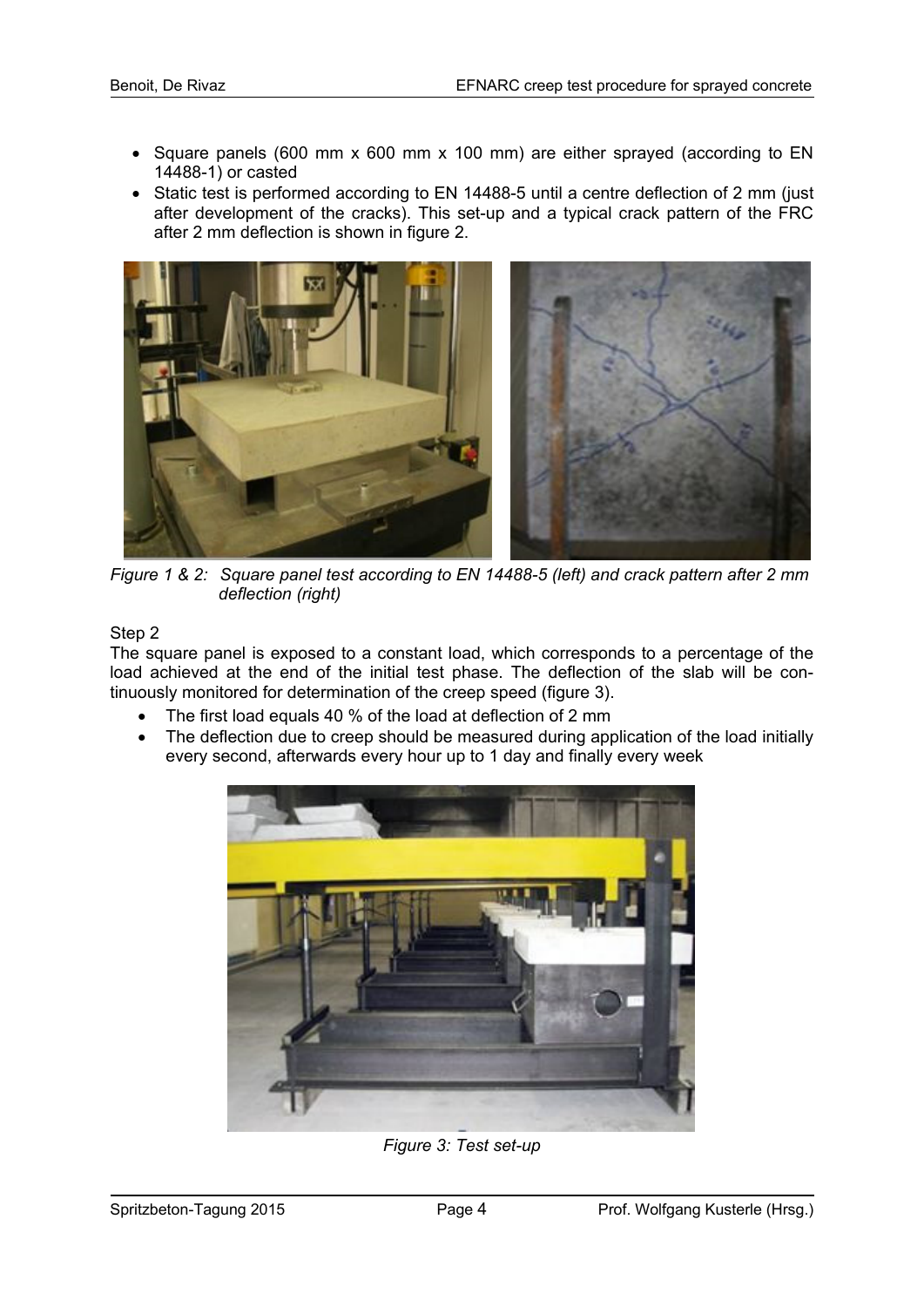Step 3

In order to determine the FRC behaviour at higher loads and especially for investigating maximum load levels before creep rupture the following load levels are applied:

- increase to 60 % of the residual load at deflection of 2 mm
- further increase to 80 % of the residual load at deflection of 2 mm

# **4. Fibre concrete composition**

For this study FRC specimen were casted using macro synthetic (embossed, E=10 GPa, length 65 mm, modified olefin) and steel (Dramix® 3D 65/35BG) fibres. The mixture composition and the fibre dosages for the concrete specimen are given in table 1.

|                          |                   | synthetic FRC | steel FRC |  |  |
|--------------------------|-------------------|---------------|-----------|--|--|
| Cement: CEM I 42,5 R HES | kg/m <sup>3</sup> | 427           |           |  |  |
| River sand 0/4           | kg/m <sup>3</sup> | 854           |           |  |  |
| Crushed limestone 4/8    | kg/m <sup>3</sup> | 854           |           |  |  |
| Water                    | kg/m <sup>3</sup> | 214           |           |  |  |
| W/C                      |                   | 0,50          |           |  |  |
|                          |                   |               |           |  |  |
| Macro synthetic fibres   | kg/m <sup>3</sup> |               |           |  |  |
| Dramix® 3D 65/35BG       | kg/m <sup>3</sup> |               | 25        |  |  |

*Tab. 1: Mix design and fibre dosages* 

The FRC samples were demoulded 24 hours after mixing and further stored for 24 hours under water. The static test started 2 days after casting. Immediately after the static test, the creep test started.

# **5. Test results**

At an FRC age of 2 days the panels were loaded up to a center deflection of 2 mm. The resulting load-deflection curves are shown in figure 4.



*Figure 4: Initial test results for steel (left) and synthetic (right) FRC* 

As can be seen the steel fibres exhibit higher loads over the deflection path. The first crack for the three SFRC panels occur between 37 to 52 kN (medium value 44.5 kN), whereas for the synthetic FRC panels this load lies between 33 to 38 kN (medium value 35.5 kN). At 2 mm deflection the two different FRCs show similar loads, which lie between 47.5 to 51.8 kN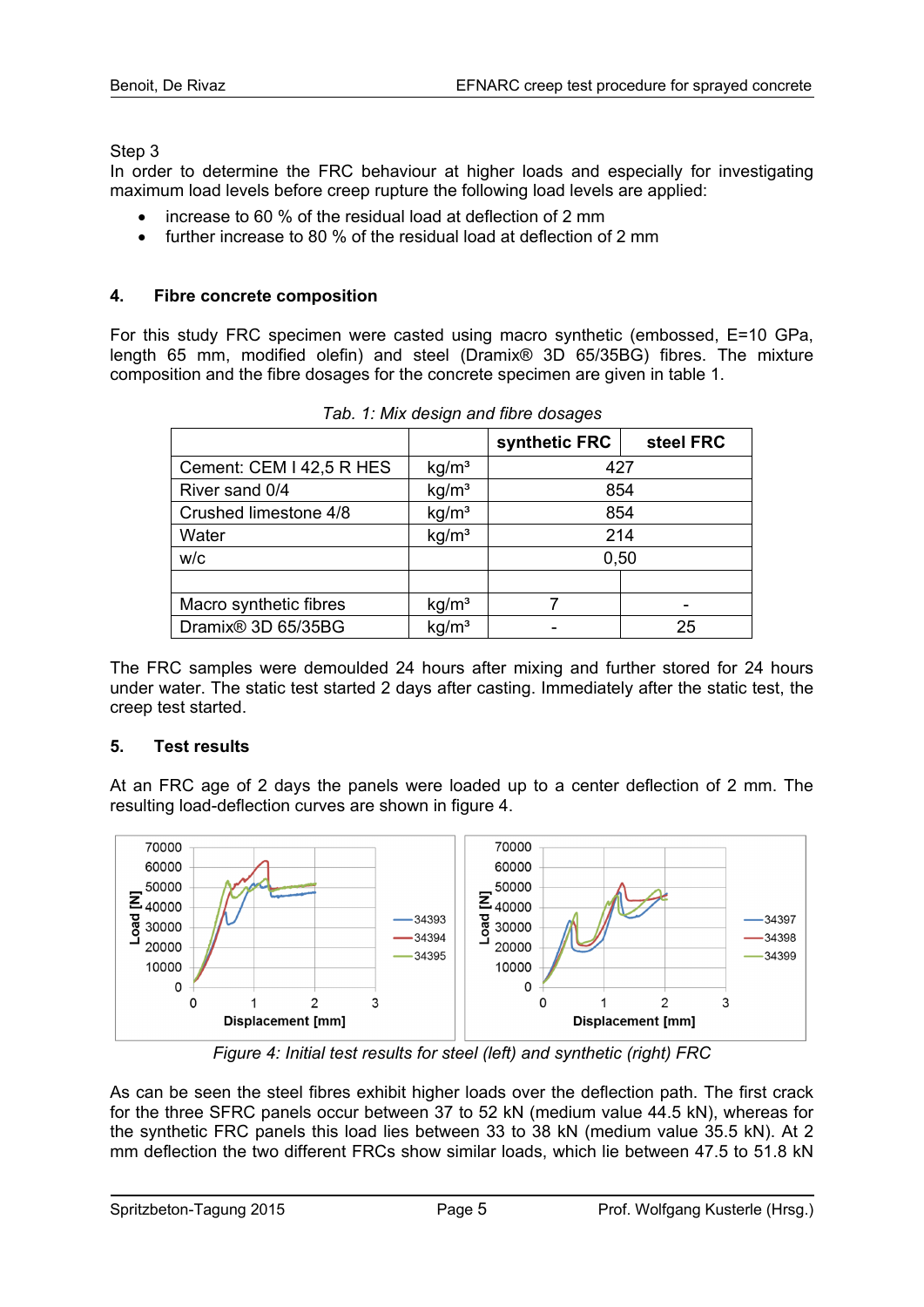(medium value 50.3 kN) for SFRC and between 44.3 to 47.5 kN (medium value 46.0 kN) for synthetic FRC.

After the first loading procedure the panels were transferred to the creep test set-up and further loaded according to the test procedure. In table 2 the loads and duration of the applied loads for the FRC panels are given in detail. Following loads were applied in the creep phase:

|                         | Panel          | Load level |          |      |          |      |          |  |
|-------------------------|----------------|------------|----------|------|----------|------|----------|--|
|                         | Identification | 40 %       |          | 60 % |          | 80 % |          |  |
|                         |                | Load       | Duration | Load | Duration | Load | Duration |  |
|                         |                | kN         | days     | kN   | days     | kN   | days     |  |
| steel<br><b>FRC</b>     | 34393          | 19.0       | 255      | 28.5 | 42       | 38.0 | 546      |  |
|                         | 34394          | 20.6       | 255      | 30.9 | 42       | 41.2 | 546      |  |
|                         | 34395          | 20.7       | 255      | 31.1 | 42       | 41.4 | 546      |  |
| synthetic<br><b>FRC</b> | 34397          | 19.0       | 255      | 28.5 | 42       | 38.0 | 546      |  |
|                         | 34398          | 18.5       | 255      | 27.8 | 42       | 37.0 | 546      |  |
|                         | 34399          | 17.7       | 255      | 26.6 | 42       | 35.4 | 546      |  |

*Tab. 2: Applied loads and duration of the loads* 

In figure 5 the creep behaviour of the SFRC and synthetic FRC panels under the different load levels is shown as increase in center deflection of the concrete panels.



*Figure 5: Creep behaviour of macro-synthetic and steel FRC*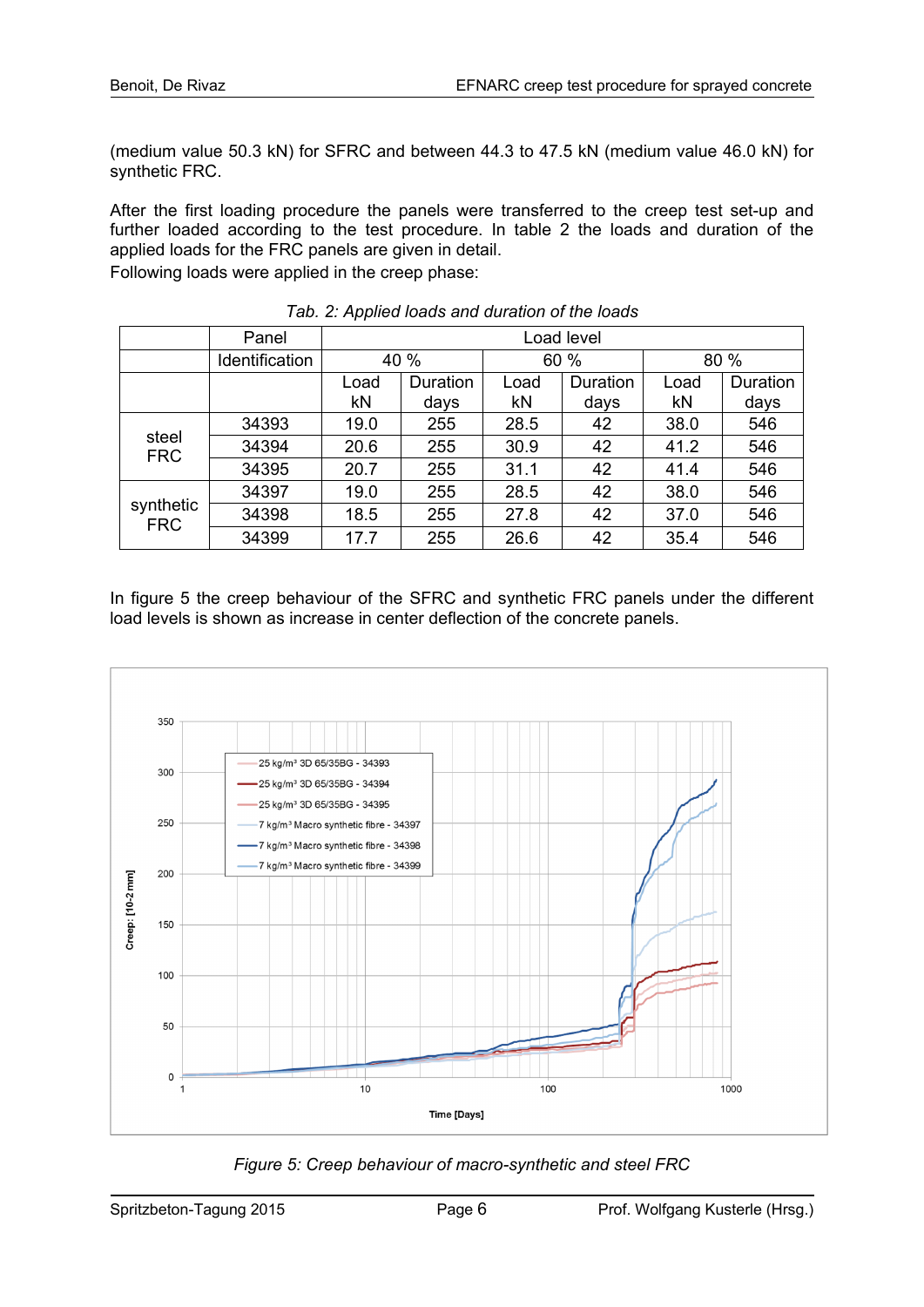For the first 40 days at load level of 40 % of residual load at 2 mm deflection the synthetic and steel FRC show very similar creep behaviour. After this period for one of the synthetic FRC panels (panel 34398) a higher increase in deflection is obeserved. A similar behaviour is seen for another synthetic FRC panel after a load time of about 100 days. At the end of the 40 % load level the three SFRC panels exhibit very similar increase in deflection due to creep of about 0.35 mm. However, the three synthetic FRC panels exhibit already a noticeable variation in deflection lying between 0.35 and 0.51 mm.

The increase of the load to 60 % of residual load at 2 mm deflection results after 42 days in an increase of panel deflections for the SFRC to 0.45, 0.50 and 0.60 mm. The synthetic FRC panels exhibit higher increase in deflection reaching 0.65, 0.80 and 0.90 mm.

Very strong differences between the creep behaviour of the SFRC and synthetic FRC panels can be seen after increasing the load to 80 % of residual load at 2 mm deflection. The SFRC panels show very moderate deviations for the deflection lying between 0.90 and 1.15 mm. Also the deflection curves tend to flatten out and no further significant increase in deflection can be expected. Much higher deflections and deviations within the three panels occur for the synthetic FRC. For one panel (nr. 34397) the increase in deflection is up to 1.6 mm and also a slight flattening of the creep curve is seen. The deflection of the other two panels exhibit a strong increase at this load level reaching values of 2.65 and 2.9 mm. As can also be seen the creep curve of these panels is still rising after 546 days of loading and flattening of the curves is not yet reached.

# **6. Conclusion**

The test program described provides additional information considering creep behaviour of fibre reinforced concrete. The test method is based on the square panel test with rigid square support. After loading the FRC panel up to a central deflection of 2 mm the concrete sample is kept under constant loads of 40%, 60% and 80% of the residual load at 2 mm deflection.

The test method can be used for investigating either casted or sprayed FRC panels and comparing the creep behaviour of synthetic or steel FRC. Even the influence of temperature variations could be investigated.

For the present investigations it can be seen that already at a load level of 40% of the residual load at 2 mm deflection the macro synthetic FRC panels exhibit slightly higher creep after 255 days. Increasing to load levels of 60% and especially 80% show that there is a great difference in creep behaviour between the synthetic and steel FRC. The tested macro synthetic FRC has much higher creep deformations.

Additional test results of programs on sprayed panels, using a similar test procedure, will be launched under ASQUAPRO [26] in order to complete informations about creep.

# **7. References**

[1] EFNARC:

- Testing Sprayed Concrete Creep Test on Square Panel. June 2012.
- [2] Balaguru, P.; Ramakrishnan, V.: Properties of fiber reinforced concrete: workability, behavior under long-term loading and air-void characteristics. ACI Mat. J., 85, 1988.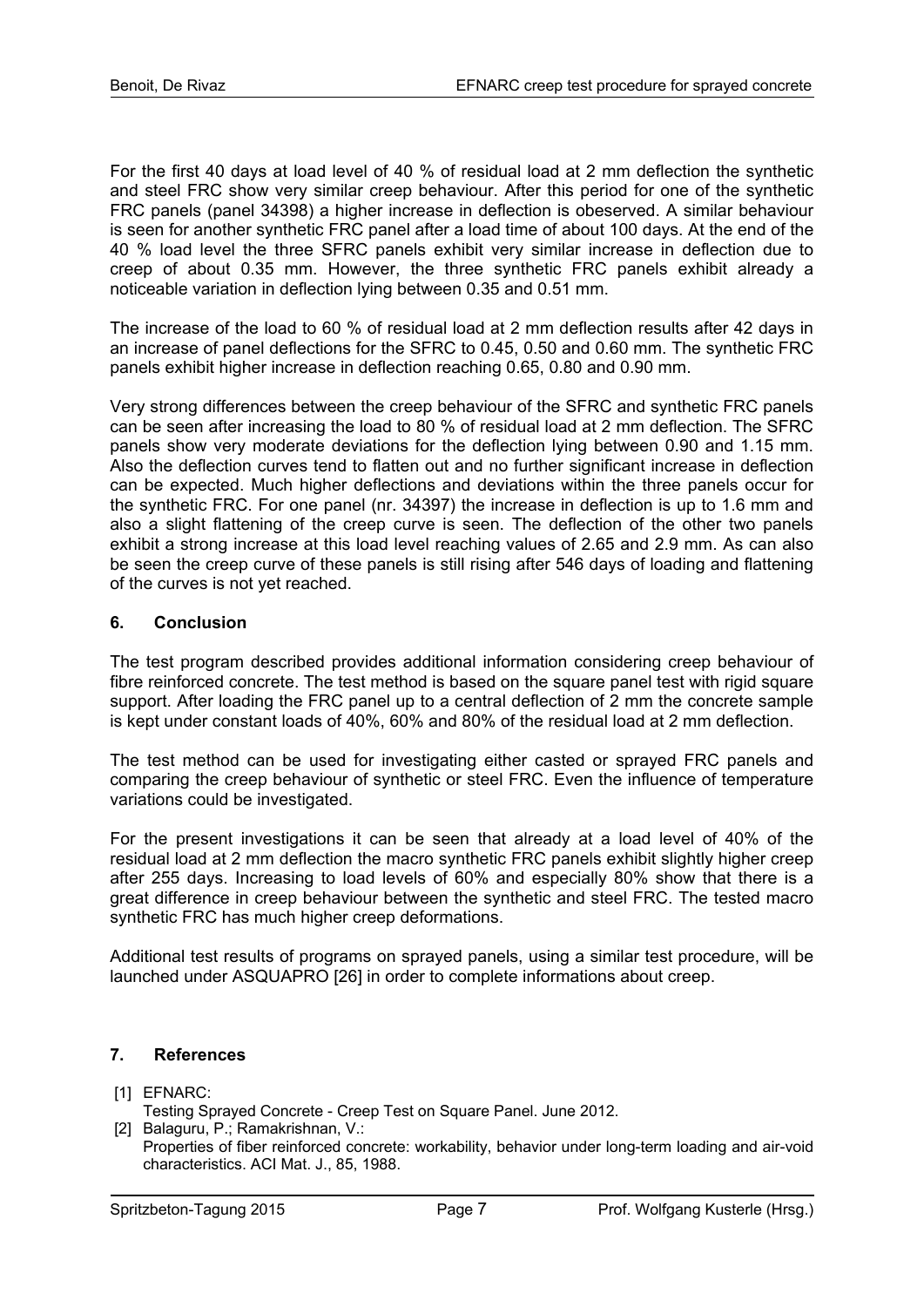- [3] Kurtz, S.; Balaguru, P.:
- Post-crack creep of polymeric fiber reinforced concrete in flexure. Cement and Concrete Research, Vol. 30, 2000.
- [4] MacKay, J & Trottier, J.-F.: Post-crack creep behavior of steel and synthetic FRC under flexural loading. In: Bernard, E.S. (Ed.): Shotcrete: More Engineering Developments. Taylor & Francis, London, 2004.
- [5] Bernard, E.S.: Creep of cracked fibre-reinforced shortcrete panels. In: Bernard, E.S. (Ed.): Shotcrete: More Engineering Developments. Taylor & Francis, London, 2004.
- [6] Bast, T.; Eder; A.: Untersuchungen zum Langzeitstandverhalten von gerissenen Faserbetonen unter Biegezugbeanspruchung. Diploma-thesis, Regensburg University of Applied Sciences, 2007.
- [7] Barragán, B.E., Zerbino, Z.L.: Creep behavior of cracked steel fibre reinforced concrete beams. Proceedings  $7<sup>th</sup>$  International RILEM Symposium on Fibre Reinforced Concrete: Design and Applications (BEFIB 2008), Chennai.
- [8] Kusterle, W.: Viscous Material Behaviour of Solids - Creep of Polymer Fibre Reinforced Concrete. 5<sup>th</sup> Central European Congress on Concrete Engineering, Baden, 2009, 95–100.
- [9] Gossla, U; Rieder K.-A.: Time Dependent Behaviour of Macro-Synthetic Fibre Reinforced Concrete and its influence on the Design of Industrial Slabs on Ground. Beton- und Stahlbetonbau, Vol. 104, 2009.

#### [10] Bernard, E.S.:

Influence of Fiber Type on Creep Deformation of Cracked Fiber-Reinforced Shotcrete Panels. ACI Materials Journal, Vol. 107 Iss. 5, 2010.

[11] Kanstad, T. and Zirgulis, G.:

Long time creep testing of pre-cracked fibre reinforced concrete beams. In: Barros, J, A, O (Ed.): Proceedings  $8<sup>th</sup>$  RILEM International Symposium on Fibre Reinforced Concrete (BEFIB 2012), Portugal.

- [12] Arango, S.; Taengua, E.G.; Vargas, José R.M., Rosicitech, P.S.: A comprehensive study on the effect of fibers and loading on flexural creep of SFRC. In: Barros, J, A, O (Ed.): Proceedings 8<sup>th</sup> RILEM International Symposium on Fibre Reinforced Concrete (BEFIB 2012), Portugal.
- [13] Vasanelli, E; Mecelli, F.; Aiello, M.A.; Plizzari, G.: Long term behavior of fiber reinforced concrete beams in bending. In: Barros, J. A. O (Ed.): Proceedings 8<sup>th</sup> RILEM International Symposium on Fibre Reinforced Concrete (BEFIB 2012), Portugal.
- [14] Buratti, N. & Mazzotti C.: Temperature effect on the long term behaviour of macro-synthetic and steel-fibre reinforced concrete. In: Barros, J, A, O (Ed.): Proceedings 8<sup>th</sup> RILEM International Symposium on Fibre Reinforced Concrete (BEFIB 2012), Portugal.
- [15] Zerbino, R.L, and Barragan, B.E.: Long Term Behaviour of Cracked Steel Fiber Reinforced Concrete Beams Under Sustained Loading. ACI Journal of Materials, Vol. 109, No. 2, 2012.
- [16] Arango, S.; Serna, P.; Marti-Vargas, J.R.: A Test Method to characterize Flexural Creep Behaviour of Pre-cracked FRC Specimens. Experimental Mechanics, Vol.52 No.8, 2012.
- [17] Kaufmann, J.; Manser, M.: Durability performance of bi-component polymer fibres under creep and in aggressive environments. In: Brady, B., Potvin, Y. (Eds.): Ground Support 2013, Australian Centre of Beomechanics, Perth.
- [18] García-Taengua, E.; Arango, S.; Martí-Vargas, J.R.; Serna, P.: Flexural creep of steel fiber reinforced concrete in the cracked state. Construction and Building Materials, Vol 65, Aug/2014.
- [19] Babafemi, A.J.; Boshoff, W.P.; Tensile creep of macro-synthetic fibre reinforced concrete (MSFRC) under uni-axial tensile loading. Cement and Concrete Composites. Vol 55, Jan/2015.